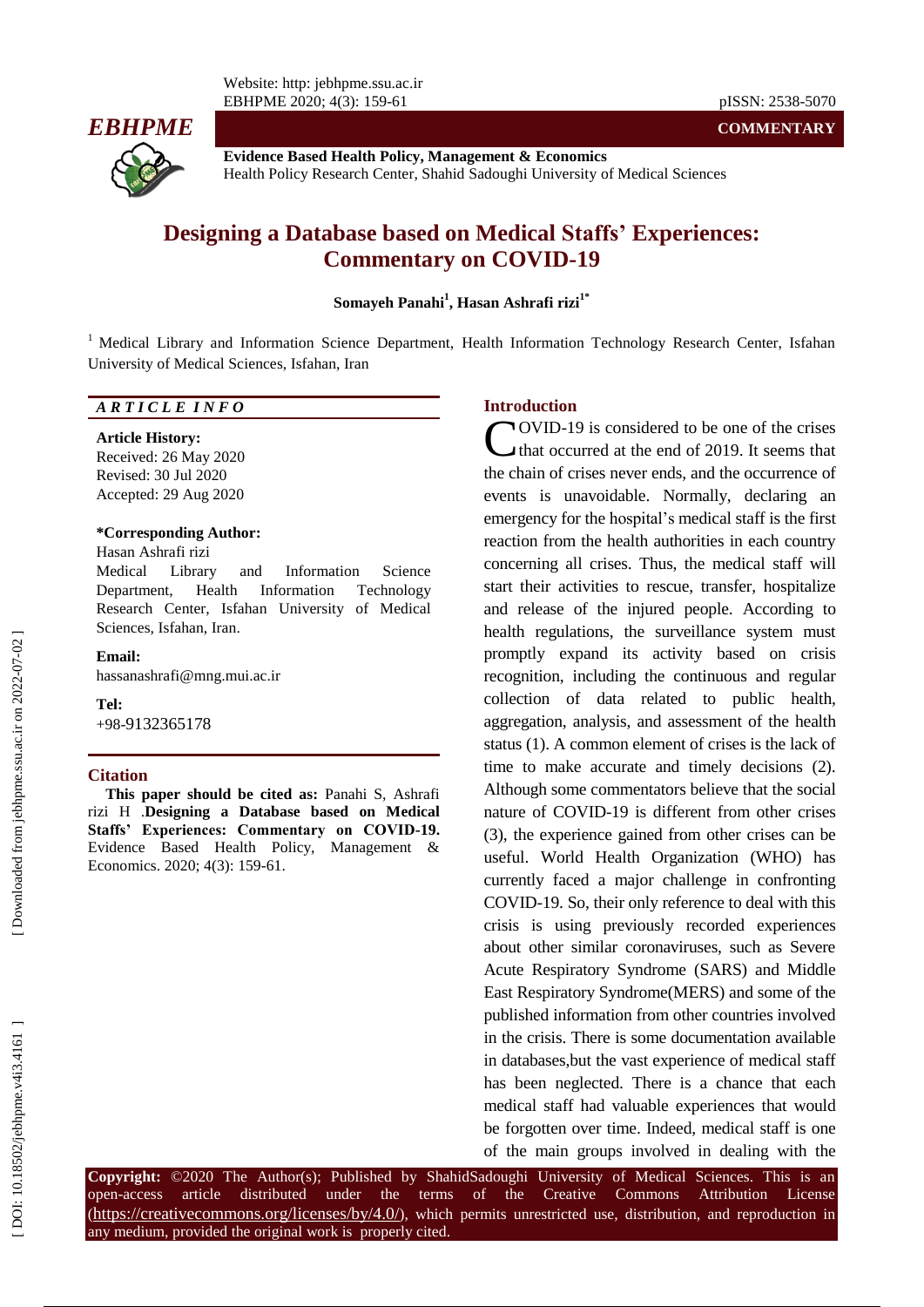crisis and certainly gain much experience in this area . Therefore, health practitioners can use the experience of medical staff as tacit knowledgerepositories to manage crises during them or in case of facing future ones because their experiences are considered as primary information sources .

In this regard, in order to reduce the extent of damages, costs, and human casualties, the approach of recording and sharing their experiences should be taken into consideration at the national and even global levels. Authors have tried to address this important topic as well as the features of this database to encourage health managers to design it and to encourage medical staff to record and share their experiences.

## **Materials and Methods**

Proposing current topics regarding a particular topic is one of the main features of commentary. At the same time, the authors of these type s of articles intend to speculate the subject 's future direction and try to attract other researchers ' attention to the topic ( 4). Accordingly, the authors of this commentary believe that the medical staff spent hours in close contact with patients, so their experience can be valuable and authentic. The authors suggest designing a database to maintain medical staffs' experiences and to help during the crisis. Throughout this study, the authors followed the main features to develop a database.

## **Designing a database based on medical staffs ' experiences**

Designing a database based on the experiences of the medical staff regarding the crises as well as other epidemics or pandemics is suggested in order to synergize the experiences of medical staff and reduce the damage of the next crises. The main framework for this database can include the following features:

 $\triangleright$  Possibility of accessing the database by medical staff (this may especially include physicians, general practitioners, nurses ,and health professionals ) in order to record their experiences or biographies consideringtheir privacy;

- > Providing patients' access to the recorded data in the database based on the experiences of medical staff;
- Recording the Minimum Data Set (MDS) about the experiences of the medical staff (including the date of first symptom onset, the main complaint, the cause and duration of hospitalization, as well as other information about the effectiveness , disorders or side effects of drugs, etc.);
- Providing Frequently Asked Questions (FAQ) to encourage medical staff to record relevant experiences;
- $\blacktriangleright$ Assigning a universally unique identifier for each medical staff (to prevent duplicate recordingthe data (noise) and future research);
- $\triangleright$  Providing the possibility to suggest new research topics to researchers;
- > Using Internet of Things<sup>1</sup> (IoT)applications in database designing in order to communicate between medical staff and researchers, collect medical data quickly, discover medicine, increase treatment options, reduce costs through remote monitoring (5);
- $\triangleright$  Including Artificial Intelligence (A.I.) in the design of the database to achieve opportunities such as data mining and data analysis, as well as the possibility of content analyzing and reporting to health professionals ( 6 ) .

## **Conclusion**

Decision -making based on the medical staffs' experiences , as well as the scientific evidence , can be more reliable and even psychologically soothing for people in crisis, which is evidence -based medicine. For instance, in the global crisis of COVID -19, a large number of medical staff around the world contracted the disease. After recovery, they shared various experiences of their illness, including the cause of illness, the history of the illness, the length of hospitalization, the period of recovery and quarantine at home, as well asmany other symptomsthrough cyberspace (in the form of

Downloaded from jebhpme.ssu.ac.ir on 2022-07-02

 $1$  The Internet of Things in general refers to the objects and equipment of our environment that is connected to the Internet and can be controlled and managed by applications available on smartphones and tablets.